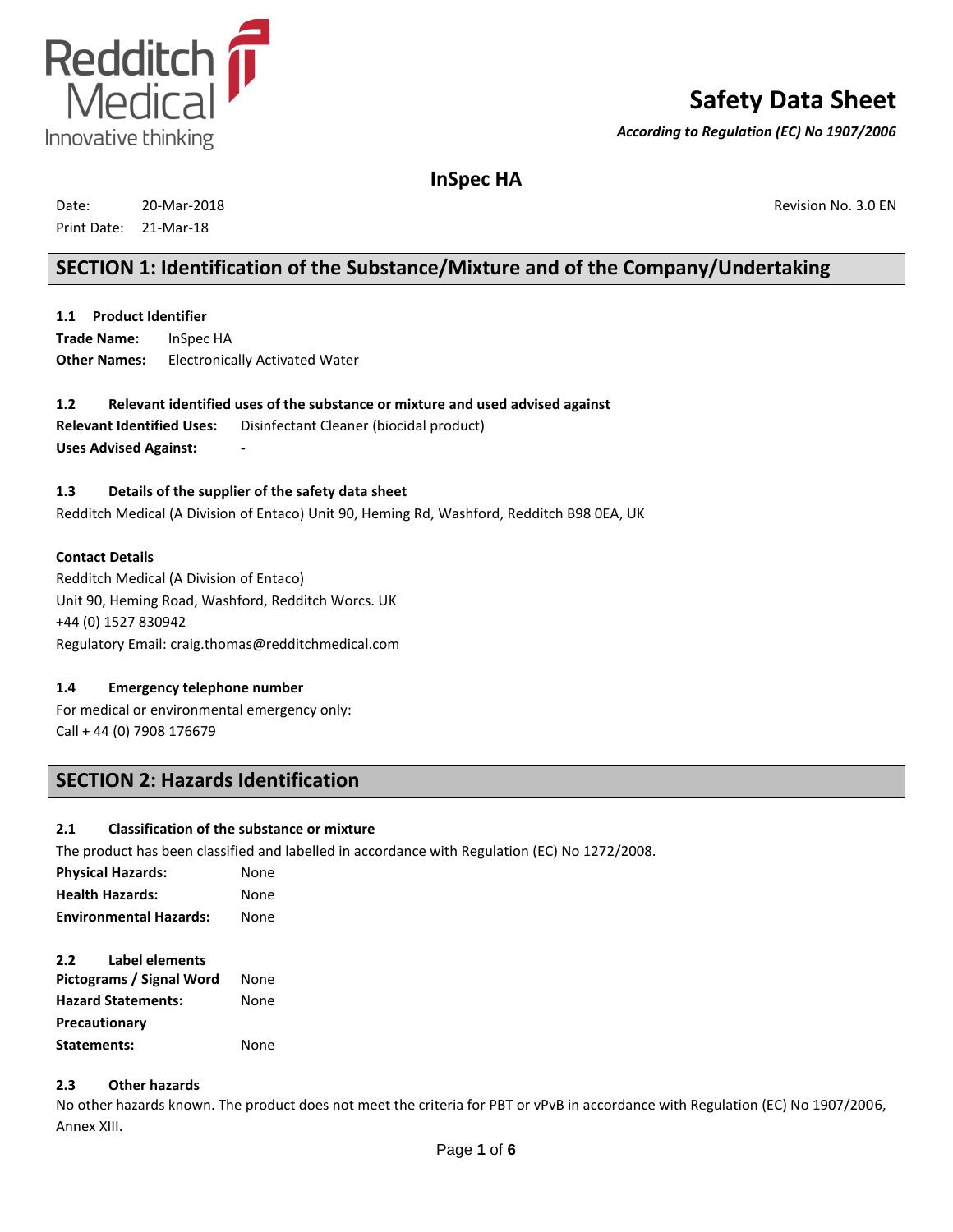### **3.1 Substances**

The product is a mixture (see Section 3.2)

### **3.2 Mixtures**

| Ingredient(s)     | EC            | <b>CAS</b>    | <b>REACH Number</b>      | <b>Classification according</b>           | <b>Notes</b> | Content                                                         |
|-------------------|---------------|---------------|--------------------------|-------------------------------------------|--------------|-----------------------------------------------------------------|
|                   | <b>Number</b> | <b>Number</b> |                          | <b>Regulation (EU) No 1272/2008 (CLP)</b> |              | $(% \mathcal{L}_{0}^{\ast}(\mathcal{C})\times \mathcal{C}_{1})$ |
| Sodium chloride   | 231-598-      | 7647-14-5     | 01-2119485491-33-        | Not classified                            |              | $0.2 - 0.4$                                                     |
|                   |               |               | <b>XXXX</b>              |                                           |              |                                                                 |
| Hypochlorous acid | 231-668-      | 7790-92-3     | $\overline{\phantom{a}}$ | Not classified                            |              | $0.01 - 0.02$                                                   |
|                   |               |               |                          |                                           |              |                                                                 |
| Water             | 231-791-      | 7732-18-5     | $\overline{\phantom{a}}$ | Not classified                            |              | 99.79-99.58                                                     |
|                   |               |               |                          |                                           |              |                                                                 |

## **SECTION 4: First Aid Measures**

### **4.1 Description of first aid measures**

| <b>Following Inhalation:</b>   | Non-irritating. Move affected person to fresh air at once. Seek medical attention if any discomfort      |
|--------------------------------|----------------------------------------------------------------------------------------------------------|
|                                | continues.                                                                                               |
| <b>Following skin contact:</b> | Non-irritating. Remove contaminated clothing immediately. Rinse skin with plenty of water for at least   |
|                                | 15 minutes. Seek medical attention if any discomfort continues.                                          |
| <b>Following eve contact:</b>  | Non-irritating. Immediately rinse eyes with plenty of water for at least 15 minutes. Seek medical        |
|                                | attention if any discomfort continues.                                                                   |
| <b>Following ingestion:</b>    | Do not induce vomiting. Give plenty of water to drink. Call a poison centre or doctor / physician if you |
|                                | feel unwell.                                                                                             |
| 4.2                            | Most important symptoms and effects, both acute and delayed                                              |
| No information quailable       |                                                                                                          |

No information available.

### **4.3 Indication of any immediate medical attention and special treatment needed**

**Notes for doctor:** Treat patient symptomatically.

## **SECTION 5: Firefighting Measures**

### **5.1 Extinguishing media**

Not applicable – this product is not flammable.

- **5.2 Special hazards arising from the substance or mixture**
- -
- **5.3 Advice for firefighters**
- -

## **SECTION 6: Accidental Release Measures**

**6.1 Personal precautions, protective equipment and emergency procedures**

No special measures.

- **6.2 Environmental precautions**
- Wash to waste with plenty of water.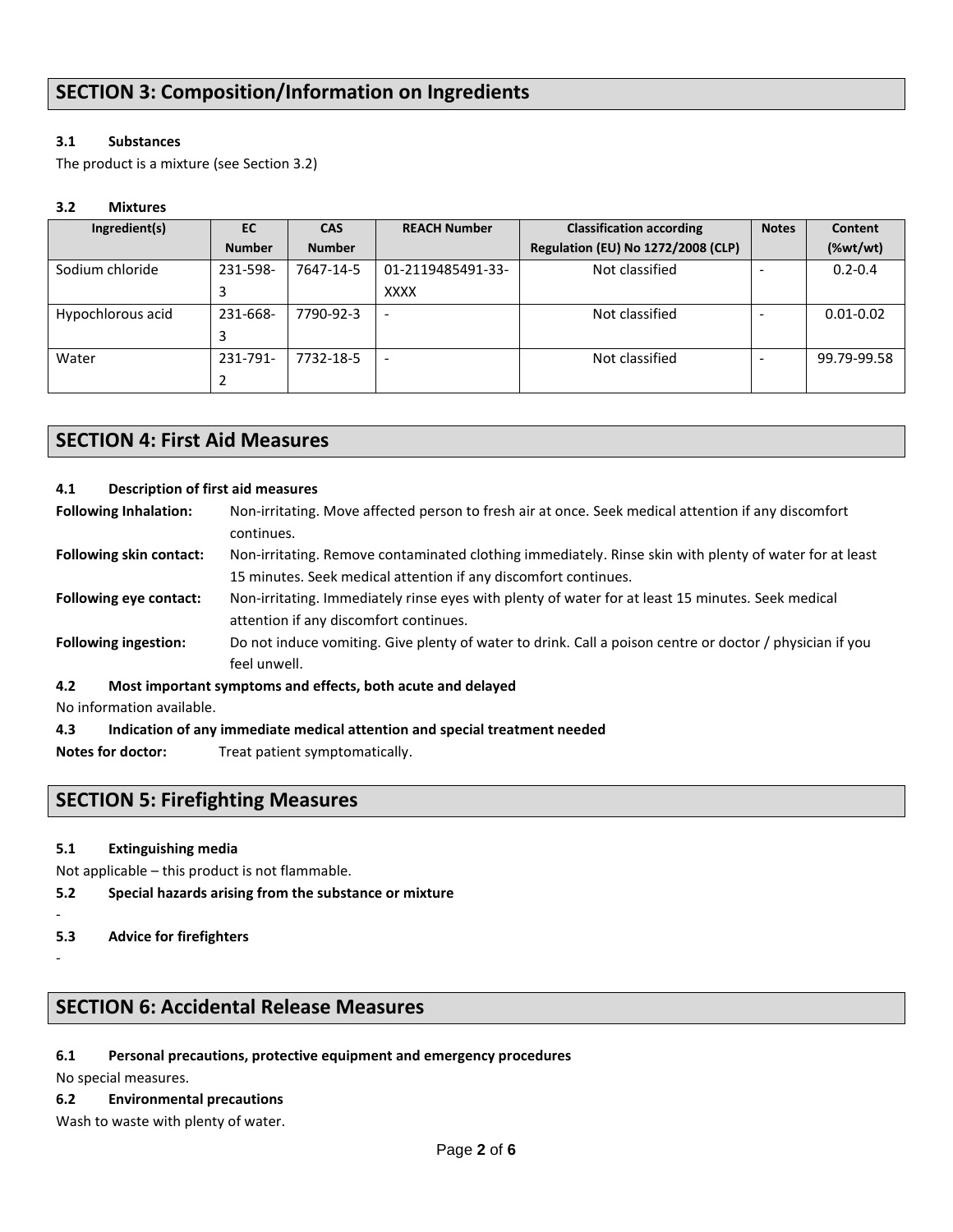#### **6.3 Methods and material for containment and cleaning up**

Shut off leak if possible and safe to do so. Absorb with inert absorbent material (e.g. diatomaceous earth) and collect in suitable container.

#### **6.4 Reference to other sections**

For personal protective equipment see sub-section 8.2. For disposal considerations see section 13.

## **SECTION 7: Handling and Storage**

#### **7.1 Precautions for safe handling**

No special precautions necessary.

#### **7.2 Conditions for safe storage, including any incompatibilities**

Store in closed, dark container at 5-35°C, away from light.

#### **7.3 Specific end use(s)**

No information.

## **SECTION 8: Exposure Controls/Personal Protection**

#### **8.1 Control parameters**

#### **Workplace exposure limits:**

Contains no substances with occupational exposure limits.

| Biological limits, if available:                                      | Not available. |
|-----------------------------------------------------------------------|----------------|
| Recommended monitoring procedures, if available:                      | Not available. |
| Additional exposure limits under the conditions of use, if available: | Not available. |

#### **8.2 Exposure controls**

There are no recommended or established controls for this product.

#### **Personal Protective Equipment**

Avoid prolonged contact with skin. Use good personal hygiene practises.

## **SECTION 9: Physical and Chemical Properties**

#### **9.1 Information on basic physical and chemical properties**

*Information in this section refers to the mixture.*

| Liguid             |
|--------------------|
| Colourless.        |
| Odourless.         |
| No data available. |
| $6.5 - 7.5$        |
| No data available. |
| No data available. |
| No data available. |
| No data available. |
|                    |

#### **Method / remark**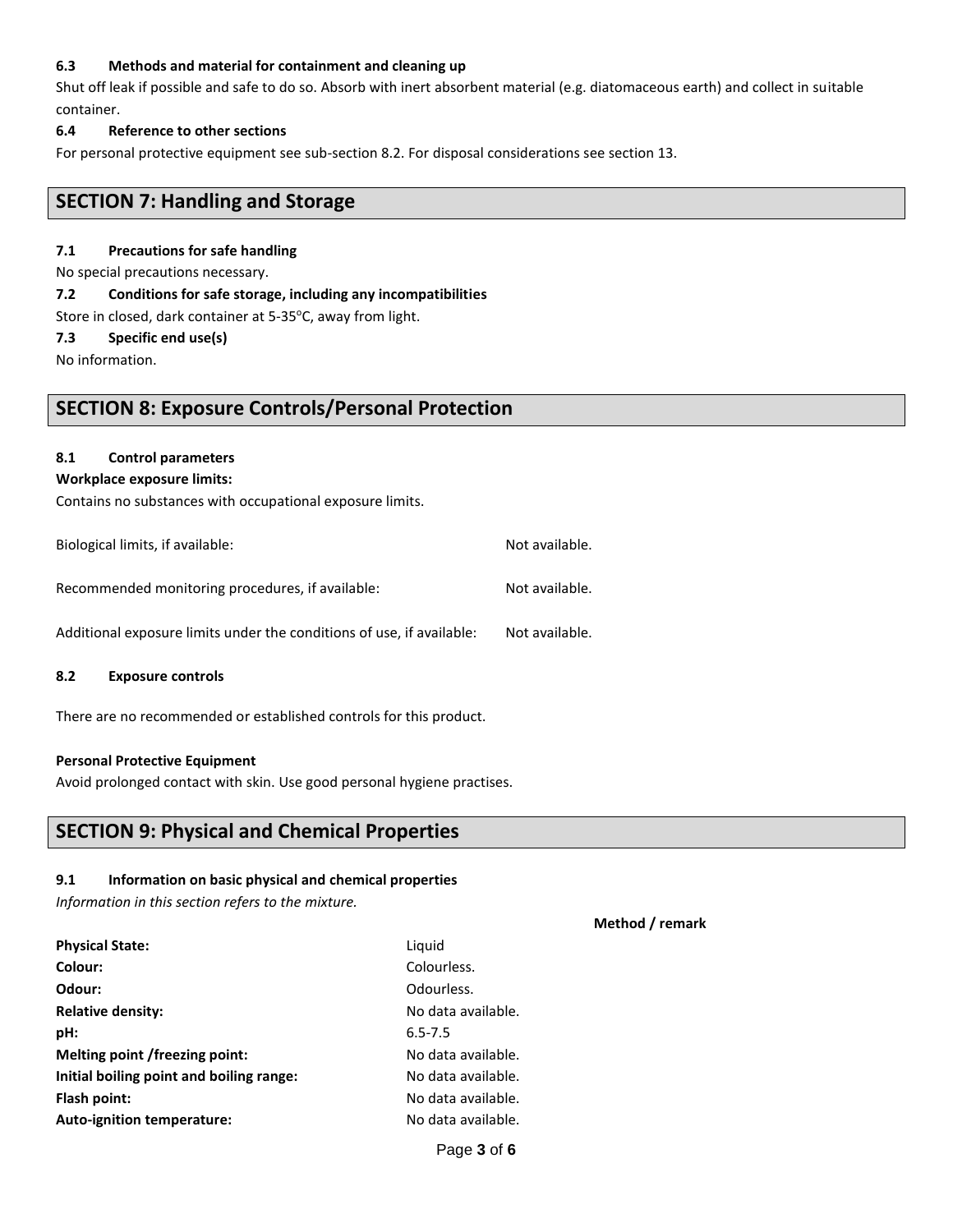| <b>Evaporation rate:</b>      | No data available. |
|-------------------------------|--------------------|
| Flammability:                 | No data available. |
| Vapour pressure:              | No data available. |
| Vapour density:               | No data available. |
| Solubility:                   | No data available. |
| <b>Partition Coefficient:</b> | No data available. |
| Viscosity:                    | No data available. |
| <b>Explosive Properties:</b>  | No data available. |
| <b>Oxidising Properties:</b>  | No data available. |

#### **9.2 Other information**

## **SECTION 10: Stability and Reactivity**

#### **10.1 Reactivity**

No hazardous reactions are known when the product is used in accordance with its intended purposes.

#### **10.2 Chemical stability**

The product is considered stable under normal conditions of temperature and pressure, and when stored in a closed, dark container. The product has a shelf life of 12 months.

#### **10.3 Possibility of hazardous reactions**

Contact with acid can liberate a toxic gas.

#### **10.4 Conditions to avoid**

Avoid sun rays.

#### **10.5 Incompatible materials**

Prolonged contact with metal may lead to corrosion. Exposed metal areas must therefore be rinsed with water after use.

#### **10.6 Hazardous decomposition products**

No information available.

## **SECTION 11: Toxicological Information**

### **11.1 Information on toxicological effects**

| <b>Acute Toxicity</b>                     |                            |
|-------------------------------------------|----------------------------|
| $LD_{50}$ (oral, rat):                    | >10000 mg/kg, <40000 mg/kg |
| LD <sub>50</sub> (dermal, rat):           | >10000 mg/kg               |
| <b>Inhalation LD<sub>50</sub>:</b>        | No information available.  |
| Skin corrosion / irritation:              | No data available.         |
| Serious eye damage / irritation:          | No data available.         |
| <b>Respiratory or skin sensitisation:</b> | No data available.         |
| Germ cell mutagenicity:                   | No data available.         |
| Carcinogenicity:                          | No data available.         |
| <b>Reproductive toxicity:</b>             | No data available.         |
| Specific target organ toxicity -          | No data available.         |
| single exposure                           |                            |
| Specific target organ toxicity -          | No data available.         |
| repeated exposure:                        |                            |
| <b>Aspiration:</b>                        | No data available.         |
|                                           |                            |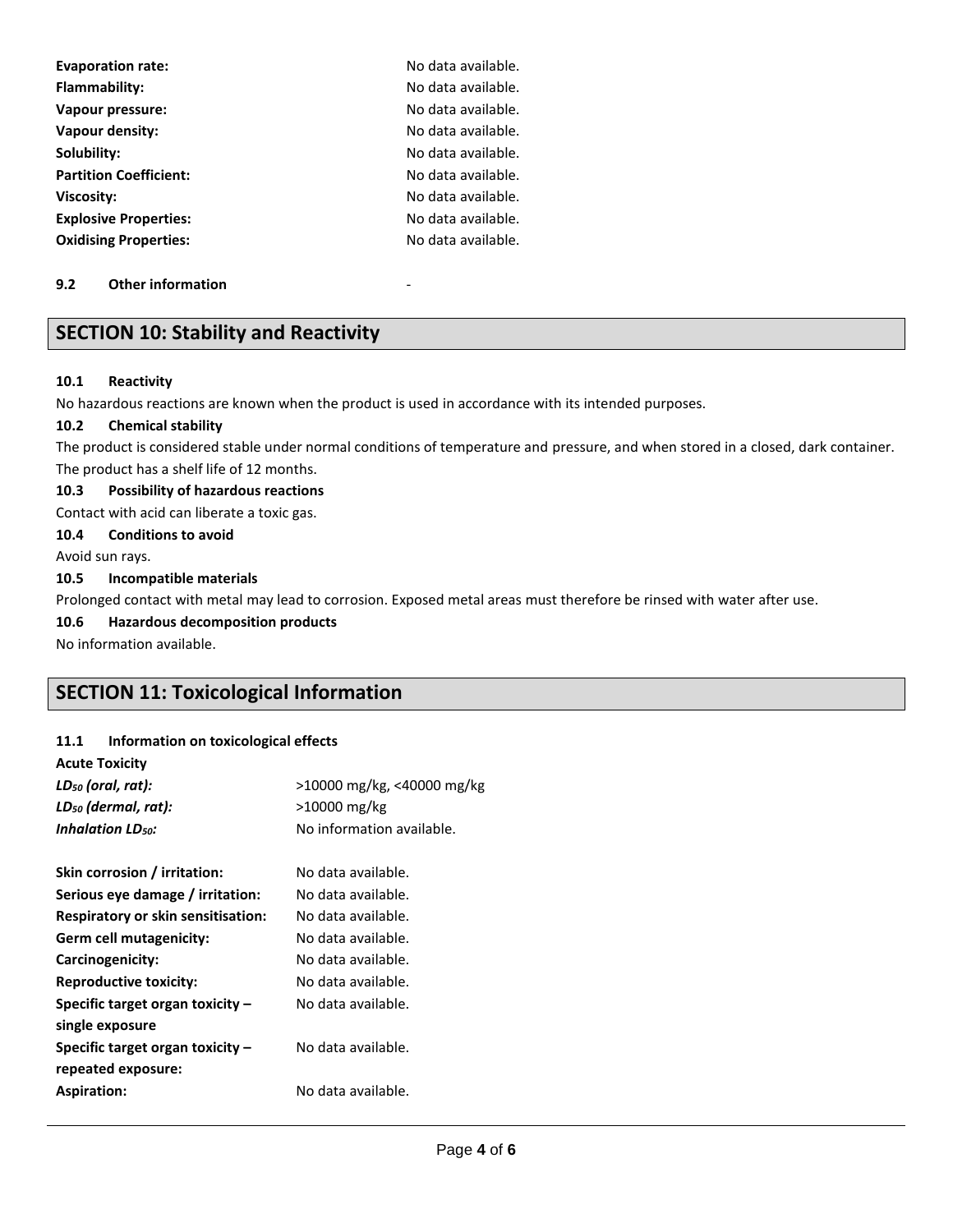## **SECTION 12: Ecological Information**

### **12.1 Toxicity**

This product presents no hazard to the environment.

#### **12.2 Persistence and degradability**

No data is available.

#### **12.3 Bioaccumulative potential**

No data is available.

**12.4 Mobility in soil**

No data is available.

### **12.5 Results of PBT and vPvB assessment**

The mixture contains no components that are considered to be with Persistent, Bioaccumulative and Toxic (PBT), or very Persistent and very Bioaccumulative (vPvB).

#### **12.6 Other adverse effects**

No other information on adverse effects is available.

## **SECTION 13: Disposal considerations**

#### **13.1 Waste treatment methods**

No special precautions are required for this product.

## **SECTION 14: Transport Information**

#### **ADR, RID, AND, IMO/IMDG, ICAO/IATA**

Not classified as dangerous for transport by RID/ADR, IMDG, IATA

| 14.1 | UN number:                           |                                 |
|------|--------------------------------------|---------------------------------|
| 14.2 | UN proper shipping name:             |                                 |
| 14.3 | Transport hazard class(es):          | Not considered dangerous goods. |
| 14.4 | Packing group:                       |                                 |
| 14.5 | <b>Environmental hazards</b>         |                                 |
|      | <b>Environmentally hazardous:</b>    | No.                             |
|      | <b>Marine pollutant:</b>             | No.                             |
| 14.6 | <b>Special precautions for user:</b> | Not data available.             |
| 14.7 | <b>Transport in bulk according</b>   |                                 |
|      | to Annex II of MARPOL and            |                                 |
|      | the IBC Code:                        | Not data available.             |
|      |                                      |                                 |

## **SECTION 15: Regulatory information**

**15.1 Safety, health and environmental regulations/legislation specific for the substance or mixture**

**National regulations:** Regulation (EC) No. 1907/2006.

**15.2 Chemical safety assessment**

Not available.

## **SECTION 16: Other information**

**Baua registration number:** N-75158